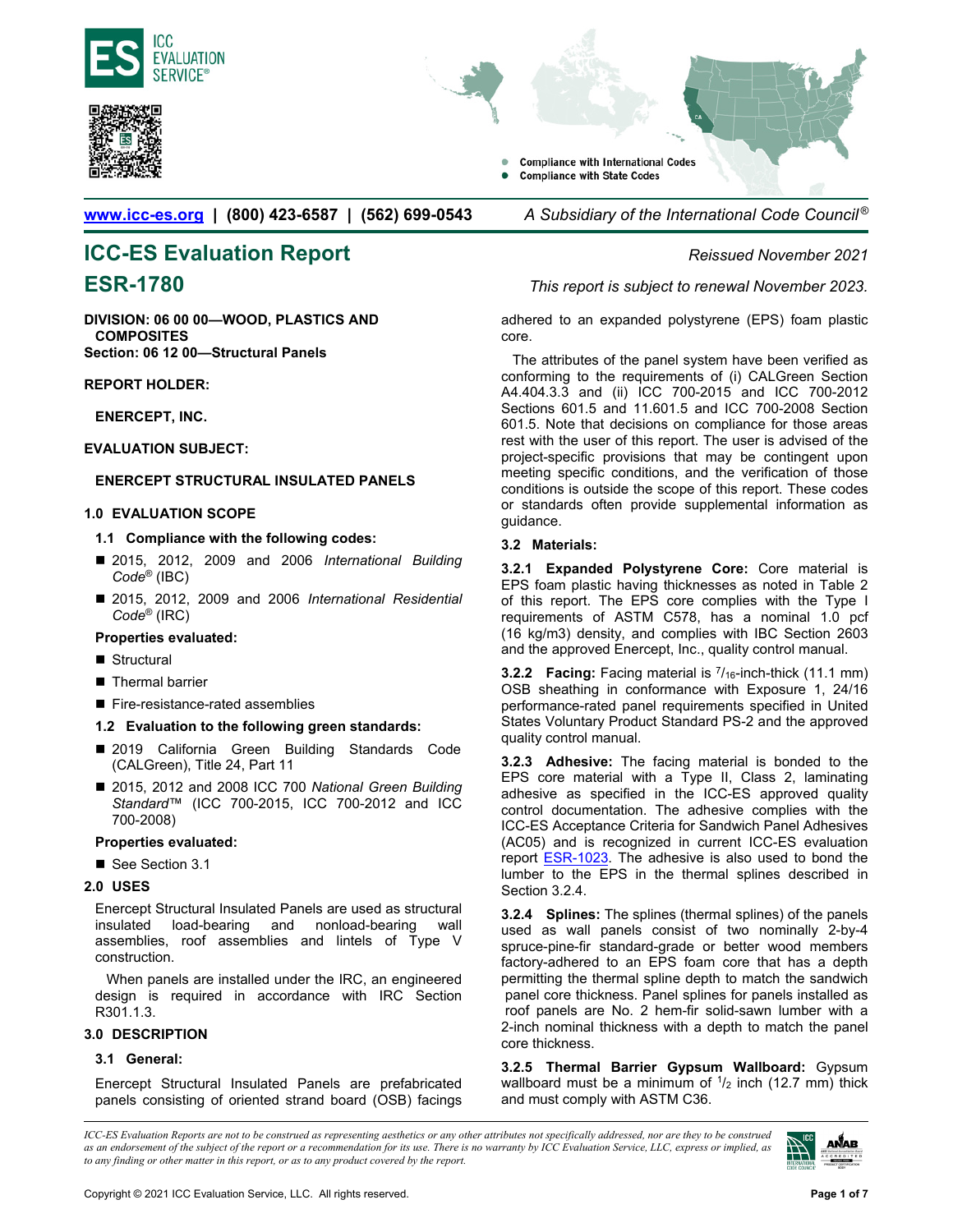#### **3.3 Panels:**

**3.3.1 Wall Panels:** The panels used as wall panels consist of the OSB facings bonded to  $5\frac{5}{8}$ - or  $7\frac{3}{8}$ -inchthick (143 or 187.3 mm) EPS cores. The panels are fabricated in 1- to 4-foot (305 to 1219 mm) widths. Refer to Table 1 for panel heights. The panels are manufactured with full-length panel facings without intermediate joints. The core is recessed 3 inches (76 mm) from the top panel edge,  $1\frac{1}{2}$  inches (38 mm) from the bottom, and  $1\frac{11}{16}$ inches (42.9 mm) from each panel side. The recesses receive double nominally 2-inch plates at the top, and a single nominally 2-inch sill plate at the bottom; the plates are installed at the jobsite. Top and bottom plates must be spruce-pine-fir No. 2 or better, with the depth of the plates sized to match the EPS core thickness. A spline is factory-installed along one side of the panel and nailed to the sheathing with 8d common nails spaced at 6 inches (152 mm) on center, unless noted otherwise in this report for shear walls.

**3.3.2 Roof Panels:** The panels used as roof panels are 4 feet (1219 mm) wide and consist of the OSB facings and EPS core. Refer to Table 2 for EPS core thicknesses and panel lengths. The panels are manufactured with full-length panel facings, without intermediate joints. The foam plastic core is recessed  $1\frac{1}{2}$  inches (38 mm) along transverse panel edges, and  $11/16$  inch (17.5 mm) along both longitudinal panel edges. A solid-sawn lumber spline is factory-installed along one of the two longitudinal panel edges, and the panel facings are attached to the spline with 8d common nails spaced at 6 inches (152 mm) on center.

**3.3.3 Lintels:** The panels used as lintels are sandwich panels fabricated in a manner similar to the fabrication of the wall panels as described in Section 3.3.1. The lintels have an EPS core thickness of  $5\frac{5}{8}$  inches (143 mm), and are  $13^{3}/_{4}$  inches (349 mm) deep. The maximum span is 6 feet (1829 mm). A factory-installed, nominally 2-by-6 bottom plate is nailed to the lintel facings with 8d common nails spaced at 3 inches (152 mm) on center. A  $9^{1}/_{4}$ -inchlong (235 mm) vertical thermal spline is factory-installed and nailed to the facings at both ends of the lintel. The lintel is fabricated without a joint in the OSB facing and EPS core. Refer to Figures 1 and 5.

**3.3.4 Miscellaneous:** All panels to be used as wall panels include a 1-inch-diameter (25.4 mm) horizontal void in the panel core, located 16 inches (406 mm) above the bottom of the panel, for electrical wiring. Vertical voids in the panel core are 1 inch in diameter and are factoryinstalled along one edge of wall panels, when panels are adjacent to exterior doors or countertop windows, for electrical outlets. An additional 1-inch diameter horizontal void is located in the panel core 44 inches (1118 mm) above the floor when panels are adjacent to countertops. Electrical, plumbing and mechanical systems are not a part of this report and require the specific approval of the code official.

#### **4.0 DESIGN AND INSTALLATION**

#### **4.1 Design:**

Allowable transverse, axial and racking shear loads for the standard wall and allowable transverse loads for curtain wall panels are as specified in Table 1. Allowable transverse loads for the roof panels are specified in Table 2. The lintels have an allowable gravity uniform load capacity of 340 pounds per lineal foot (4964 N/m). Structural calculations justifying adequacy of supports and load-transfer connections must be provided to the code official for approval.

#### **4.2 Installation:**

**4.2.1 Wall Panels:** Wall panels must be installed on wood floors, or concrete slabs on grade, with foundations that comply with the applicable code. Vertical edges of wall panels must be connected to the spline placed between adjacent panels with 8d common nails spaced at 6 inches (152 mm) on center on both panel faces, unless noted otherwise in this report for shearwalls. Panel facings must be attached to the sill plate and top plate of wall panels with 8d common nails at 6 inches (152 mm) on center on both panel faces, except as noted in this report for shearwalls. Top plates must be fastened to each 2-by-4 member in the thermal spline with two 16d common nails. The factory-installed thermal splines must be located in the leading edge of the panels, and must be toe-nailed to the sill plate with two 16d nails prior to nailing to the adjacent panels. The entire thickness of axially loaded wall panels must be supported by structural elements. Refer to Figures 1 through 4 for typical installation details.

**4.2.2 Lintels:** Lintels at window and door openings must be installed with each end supported by the spline in adjacent wall panels as shown in Figure 5. The lintels must be nailed to the top plate with 8d common nails spaced at 3 inches (76 mm) on center. The top plate must be continuous across the lintel.

**4.2.3 Roof Panels:** Roof panels must have continuous spans between wall panels and support beams. Panels must have supports that provide the panel with a continuous minimum bearing length of 3 inches (76 mm). All connections must be designed based on applied loads. Adjacent roof panels must be connected with shared factory-installed, nominally 2-inch-wide, No. 2 hem-fir wood splines inserted into the tongue-and-groove panel edges. The panels must be attached to the splines with 8d common nails spaced at 6 inches (152 mm) on center on both panel faces and both sides of the joints. Nominally 2-inch-wide, hem-fir, solid-sawn lumber end plates with a depth to match the panel core thickness must be field-installed into the recessed ends of the panels. The panel facings must be attached to these end plates with 8d common nails spaced at 6 inches (152 mm) on center on both panel faces.

**4.2.4 Connections:** Wall panels are connected to conventional floor-joist systems as shown in Figure 3, and to roof panels as shown in Figure 2. The wall panels' roofto-wall and floor-to-wall details must be designed to apply the roof and floor loads to the entire wall panel width, including the sandwich panel facings.

**4.2.5 Thermal Barrier:** Gypsum wallboard is used as a thermal barrier in accordance with IBC Section 2603.4 and must be attached to all walls and ceilings of the building interior. When used in wall panels, the gypsum wallboard type, thickness and installation shall comply with Section 4.3.1 of this report, or minimum  $1/2$ -inch-thick (12.7 mm) gypsum board must be fastened to the wall panel facings with 1<sup>1</sup>/<sub>2</sub>-inch (38 mm) buglehead wallboard screws spaced at 14 inches (356 mm) on center horizontally and 16 inches (406 mm) on center vertically. The gypsum wallboard must be fastened to the ceiling of the roof panels with screws identical to those used on the wall panels; the crews must be spaced at 12 inches (305 mm) on center each way.

#### **4.2.6 Panel Cladding:**

**4.2.6.1 Roof Covering:** The exterior (top) face of the Enercept roof panels must be protected by a roof covering complying with Chapter 15 of the IBC or Chapter 9 of the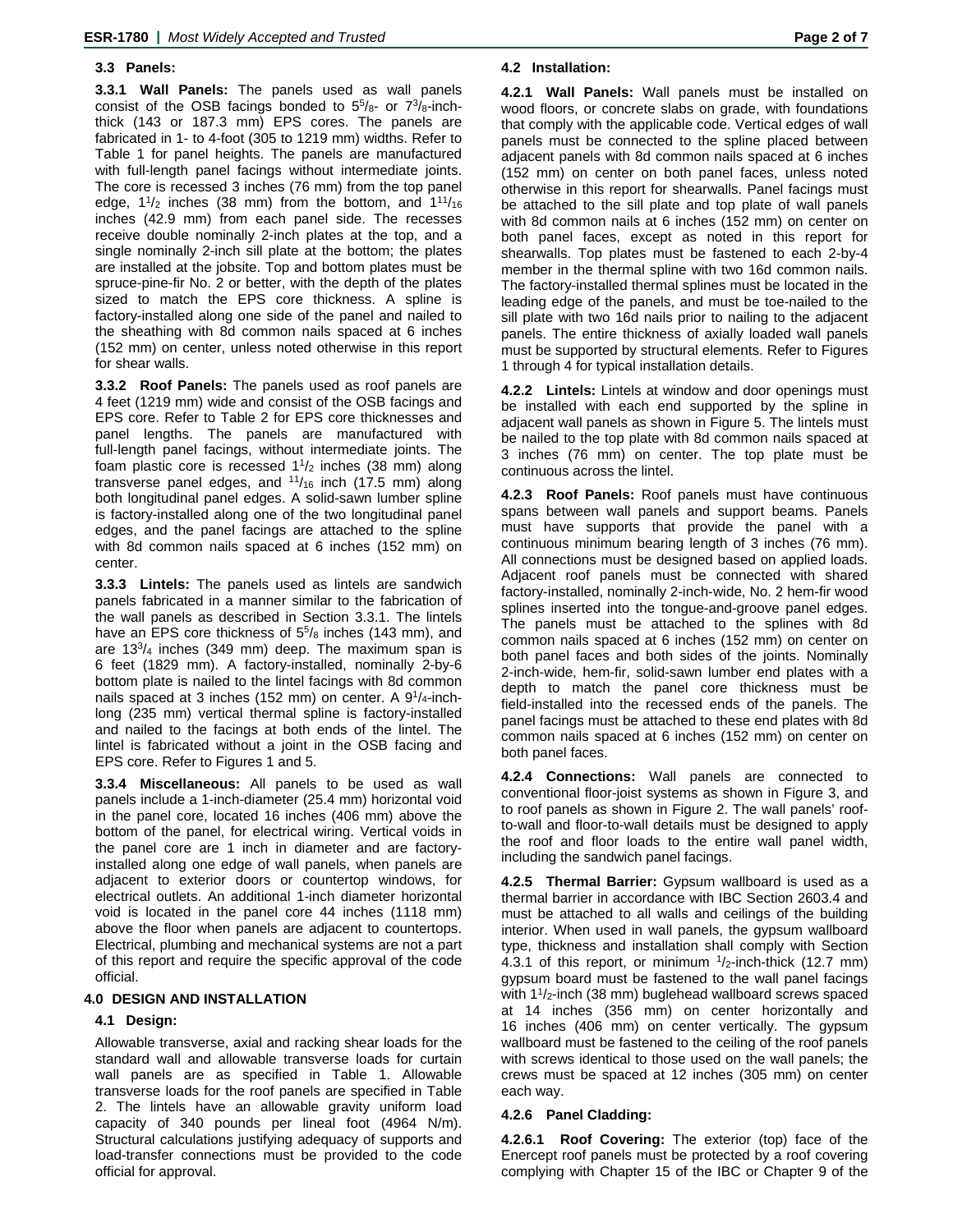IRC, as applicable. Roofs with hot-asphalt or hot coal-tar pitch require mechanical attachment of a separate base sheet prior to roof covering application. Fasteners must have sufficient length to penetrate through the top facing of the panel. Underlayments and flashing must be installed in accordance with the applicable code or a current ICC-ES evaluation report.

**4.2.6.2 Exterior Wall Covering:** The exterior side of the standard and curtain wall panels, at the time of their erection and placement, must be provided with a weatherresistant exterior wall envelope, consisting of flashing, a water-resistive barrier, and an approved wall covering material. Where the wall covering is exterior plaster, the water-resistive barrier must be two layers of Grade D building paper in accordance with IBC Sections 2510 and 2512, or IRC Section R703.6.3, as applicable. Installation methods must be in accordance with the water-resistive barrier manufacturer's recommendations, subject to approval by the code official. The exterior wall covering materials and installation must comply with the requirements of the applicable code or a current evaluation report. Flashing material and installation must be in accordance with the applicable code.

**4.2.6.3 Interior Finish:** The thermal barrier required in Section 4.2.5 must be covered with an approved interior finish material complying with the requirements of the applicable code.

**4.3 Fire-resistance-rated Assemblies:**

**4.3.1 One-hour, Limited Load Bearing, Fireresistance-rated Wall Assembly:** Enercept wall panels, as described in Section 3.3.1 with  $5<sup>1</sup>/2$ -inch-thick (140 mm) cores, with two layers of  $5/8$ -inch-thick (15.9 mm), Type X gypsum wallboard field-installed on both faces, are a one-hour fire-resistance-rated assembly. Splines used at longitudinal edges of the Enercept panels must be the Enercept thermal splines. Both layers of gypsum wallboard must be installed vertically. The vertical joints of the base layer of gypsum wallboard must be offset a minimum of 24 inches (406 mm) from the vertical joints of the Enercept panel. The base layer must be attached to the OSB facing with No. 6,  $1^{5}/8$ -inch-long (41.3 mm), self-tapping, buglehead wallboard screws spaced 12 inches (305 mm) on center, horizontally and vertically. The face layer of gypsum wallboard must be installed with the board joints offset 24 inches (406 mm) from base-layer joints. The face layer must be attached with No. 6, 2-inch-long (51 mm), self-tapping, buglehead wallboard screws spaced 12 inches (305 mm) on center, vertically and horizontally, with the screws offset 6 inches (152 mm) from the screws in the base layer.

The maximum wall height must be 8 feet (2438 mm), and the maximum allowable axial load must be 1920 pounds per foot (28 kN/m), as noted in Table 1 of this report.

**4.3.2 One-hour, Limited Load Bearing, Fire-resistive Roof-ceiling Assembly:** Enercept roof panels, as described in Section 3.3.2 with a  $7\frac{3}{8}$ -inch-thick (187 mm) core, with two layers of  $5/8$ -inch-thick (15.9 mm), Type X gypsum wallboard field-installed on the interior (bottom) face, are an unrestrained one-hour, limited-load, fire-resistive roof-ceiling assembly. Based on the tested conditions and the 78 psf (3.74 kN/m2) allowable transverse load shown in Table 2 for the roof panels with a 12-foot (3658 mm) span, the total transverse load must not exceed 36 percent of the allowable transverse loads of Table 2. Splines used at longitudinal edges of the Enercept panels must be solid-sawn lumber splines. Both layers of gypsum wallboard must be installed with the long dimension of the wallboard parallel to the long dimension

of the Enercept panels. The longitudinal joints of the base layer of gypsum wallboard must be offset a minimum of 24 inches (610 mm) from the longitudinal joints of the Enercept panel. The base layer must be attached to the OSB facing with No. 6,  $1^{5}/_8$ -inch-long (41.3 mm), self-tapping, buglehead wallboard screws spaced 12 inches (305 mm) on center, horizontally and vertically. The face layer of gypsum wallboard must be installed with the board joints offset 24 inches (610 mm) from the base-layer joints. The face layer must be attached with No. 6, 2-inch-long (51 mm), self-tapping, buglehead wallboard screws spaced 12 inches (305 mm) on center, vertically and horizontally, with the screws offset 6 inches (152 mm) from the screws in the base layer.

#### **4.4 Special Inspection:**

Periodic special inspections shall be as required by IBC Section 1707.3.

#### **5.0 CONDITIONS OF USE**

The Enercept Structural Insulated Panels described in this report comply with, or are suitable alternatives to what is specified in, those codes listed in Section 1.0 of this report, subject to the following conditions:

- **5.1** Enercept Structural Insulated Panels are fabricated, identified and erected in accordance with this report and the manufacturer's published installation instructions. If there are any conflicts between the manufacturer's published installation instructions and this report, the more restrictive governs.
- **5.2** The panels must be separated from the building interior by a thermal barrier as required in Section 4.2.5 of this report.
- **5.3** Design loads to be resisted by the panels must be determined in accordance with the applicable code, and must not exceed the allowable panel loads noted in this report.
- **5.4** Construction documents, including engineering calculations and drawings providing floor plans, window details, door details, and connector details, must be submitted to the code official when application is made for a permit, verifying compliance with this report and the applicable code. The design calculations and details must be prepared by a registered design professional where required by the statutes of the jurisdiction in which the project is to be constructed.
- **5.5** Special inspection shall be as required in Section 4.4.
- **5.6** Use of the foam plastic in areas subject to damage from termites must be in accordance with IBC Section 2603.8 and IRC Section R320.5.
- **5.7** The panels must be installed such that the panel facings are protected against decay and termites in accordance with 2015 IBC Sections 2304.12.1.2 and 2304.12.1.5, 2012 and 2009 IBC Sections 2304.11.2.2 and 2304.11.2.6, 2015 IRC Sections R317 and R318, or 2012 and 2009 IRC Sections R319 and R320, as applicable.
- **5.8** Use of the panels is limited to Type V construction.
- **5.9** For use of the panels under the IRC, the panels are limited to an engineered design under IRC Section R301.1.3, engineered in accordance with the provisions in this evaluation report.
- **5.10** When used as shear walls under the IBC and IRC, the panels must be limited to Seismic Design Category A, B or C.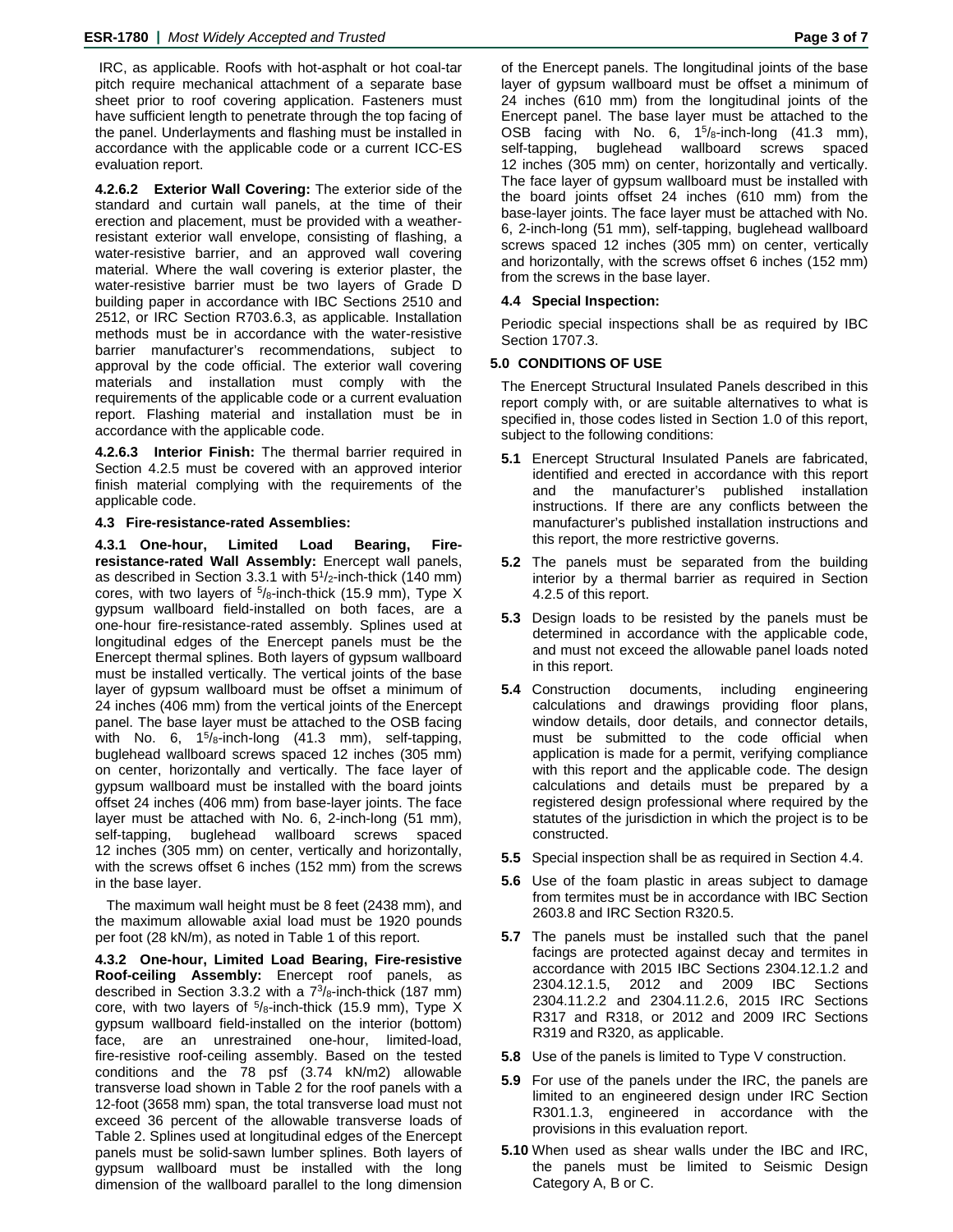- **5.11** The panels and their attachments must be subject to inspection by the code official prior to covering with an approved water-resistive barrier or approved roof covering.
- **5.12** For installation of the roof panels, justification must be submitted to the code official demonstrating that Enercept Structural Insulated Panels with the uninsulated roof covering comply as a Class A, B or C roof assembly, as required by IBC Section 2603.6, with the classification complying with minimum classification requirements of the building.
- **5.13** The panels are fabricated in Watertown, South Dakota, under a quality control program with inspections by ICC-ES.

#### **6.0 EVIDENCE SUBMITTED**

- **6.1** Data in accordance with ICC-ES Acceptance Criteria for Sandwich Panels (AC04), dated February 2012 (Editorially revised July 2015).
- **6.2** Test reports in accordance with ASTM E 119.

#### **7.0 IDENTIFICATION**

- **7.1** Each Enercept Structural Insulated Panel shall be identified by a stamp or label on the panel bearing the product panel number, the name and address of the manufacturer (Enercept, Inc.), the evaluation report number (ESR-1780). In addition, panels to be used as wall panels have the panel core voids evident at the longitudinal panels edge.
- **7.2** The report holder's contact information is the following:

**ENERCEPT, INC. 3100 NINTH AVENUE S.E. WATERTOWN, SOUTH DAKOTA 57201 (605) 882-2222 [www.enercept.com](http://www.enercept.com/) [enercept@enercept.com](mailto:enercept@enercept.com)**

| <b>PANEL HEIGHT</b><br>(feet) | <b>ALLOWABLE LOADS</b>                                                                                            |    |                          |                                                             |  |
|-------------------------------|-------------------------------------------------------------------------------------------------------------------|----|--------------------------|-------------------------------------------------------------|--|
|                               | Axial Load <sup>2,8</sup><br>Transverse Load <sup>2</sup><br>(pounds per lineal foot)<br>(pounds per square foot) |    |                          | Racking Shear Load <sup>3</sup><br>(pounds per lineal foot) |  |
|                               | 1,920                                                                                                             | 50 | 1814,5                   | 2926,7                                                      |  |
| 10                            | 1,920                                                                                                             | 40 | $\blacksquare$           |                                                             |  |
| 12                            | 1,920                                                                                                             | 33 |                          |                                                             |  |
| 14                            |                                                                                                                   | 29 | $\overline{\phantom{0}}$ |                                                             |  |
| 16                            |                                                                                                                   | 23 |                          |                                                             |  |

|  | TABLE 1—STANDARD WALL PANEL AND CURTAIN WALL PANEL ALLOWABLE LOADS' |
|--|---------------------------------------------------------------------|
|--|---------------------------------------------------------------------|

For **SI:** 1 inch = 25.4 mm, 1 foot = 304.8 mm, 1 plf = 14.6 N/m, 1 psf = 0.0479 kPa.

<sup>1</sup>The panel core thickness is either  $5\frac{5}{8}$  or  $7\frac{3}{8}$  inches.

2 Combined axial and transverse loading must satisfy the following relationship: *Pactual*/*Pallowable* + *Wactual*/*Wallowable* ≤ 1.0.

<sup>3</sup>Design consideration shall be given to uplift forces on the shear wall.

<sup>4</sup>The racking shear load is based on a maximum shearwall height-to-length ratio of 2:1.

5The OSB facing material on each face of the panels shall be attached to the connection posts (vertical splines) and the top and bottom plates with 8d common nails spaced at a maximum of 6 inches on center.

<sup>6</sup>The racking shear load is based on a maximum shearwall height-to-length ratio of 1:1.

<sup>7</sup>The OSB facing material on each face of the panels shall be attached to the connection posts (vertical splines) and the top and bottom plates with 8d common nails spaced at a maximum of 3 inches on center.

<sup>8</sup>Panels were tested without connection posts/splines installed.

|  | TABLE 2—ROOF PANEL ALLOWABLE TRANSVERSE LOADS (psf) <sup>1,2,3,4</sup> |  |
|--|------------------------------------------------------------------------|--|
|--|------------------------------------------------------------------------|--|

| <b>PANEL</b>          | <b>PANEL CORE THICKNESS (inches)</b> |       |              |       |              |       |               |       |
|-----------------------|--------------------------------------|-------|--------------|-------|--------------|-------|---------------|-------|
| <b>SPAN</b><br>(feet) | $5^{5}/_{8}$                         |       | $7^{3}I_{8}$ |       | $9^{3}/_{8}$ |       | $11^{3}/_{8}$ |       |
|                       | L/180                                | L/240 | L/180        | L/240 | L/180        | L/240 | L/180         | L/240 |
| 8                     | 86                                   | 86    | 117          | 117   | 143          | 143   | 174           | 174   |
| 10                    | 69                                   | 62    | 94           | 91    | 120          | 120   | 140           | 140   |
| 12                    | 55                                   | 43    | 78           | 65    | 101          | 91    | 116           | 116   |
| 14                    | 40                                   | 30    | 59           | 47    | 79           | 68    | 98            | 89    |
| 16                    | 29                                   | 22    | 45           | 36    | 60           | 52    | 75            | 68    |
| 18                    | 22                                   |       | 35           | 27    | 47           | 40    | 59            | 54    |
| 20                    |                                      |       | 27           | 21    | 38           | 32    | 47            | 43    |
| 22                    |                                      |       | 22           |       | 31           | 26    | 39            | 35    |
| 24                    |                                      |       |              |       | 26           | 21    | 33            | 29    |

For **SI:** 1 inch = 25.4 mm, 1 foot = 304.8 mm, 1 psf = 0.0479 kPa.

1 Each end of the roof panels shall be continuously supported with supports that provide a minimum bearing length of 3 inches.

<sup>2</sup>5<sup>5</sup>/8-inch-thick core roof panels, subject to concentrated roof maintenance live loads and a total uniform dead load of 14 psf, must be limited to a maximum span of 12 feet.

 $373/8$ -inch-thick core roof panels, subject to concentrated roof maintenance live loads and a total uniform dead load of 14 psf, must be limited to a maximum span of 16 feet.

<sup>493</sup>/8-inch-thick core roof panels, subject to concentrated roof maintenance live loads and a total uniform dead load of 14 psf, must be limited to a maximum span of 20 feet.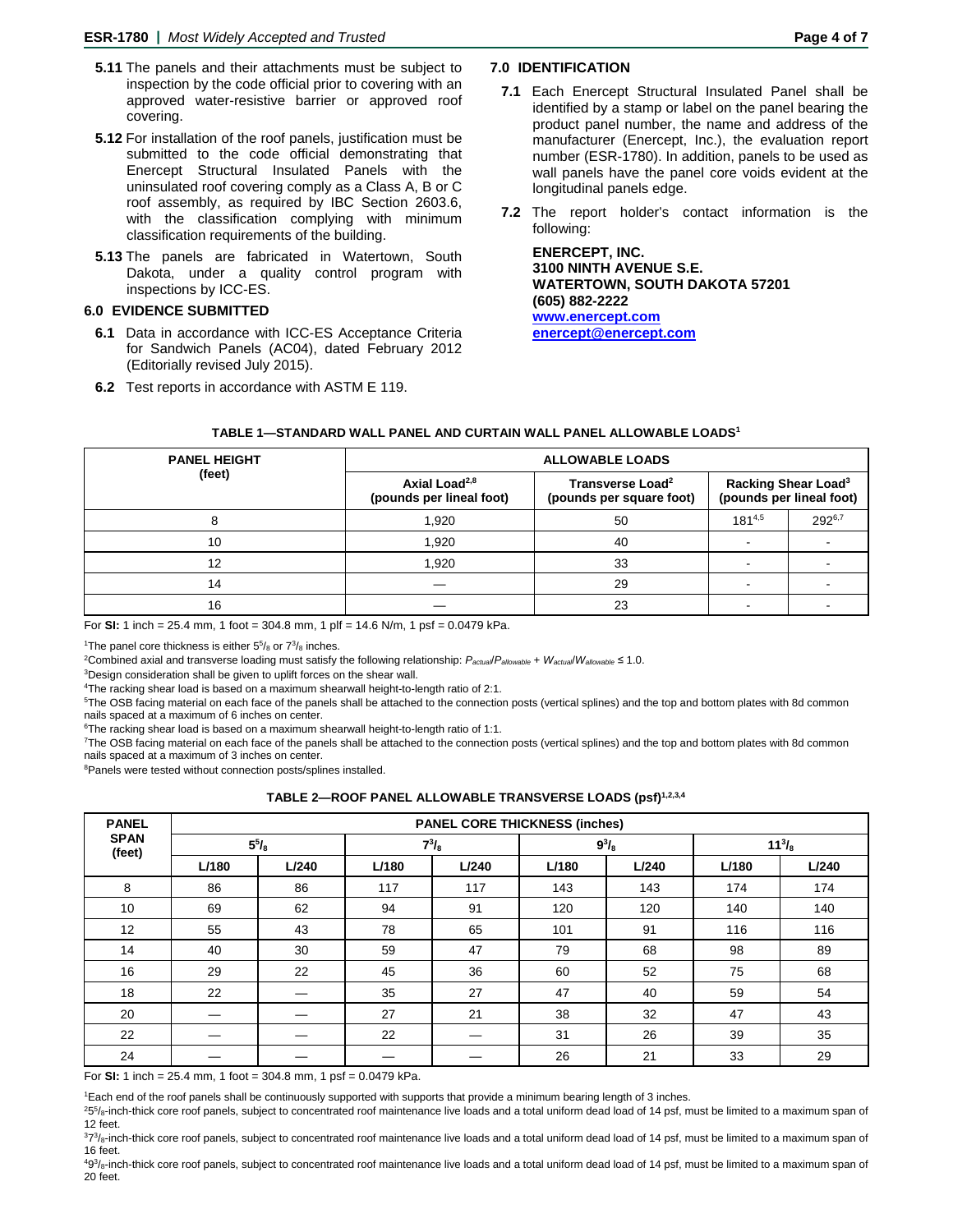



ROOF TO WALL DETAILS

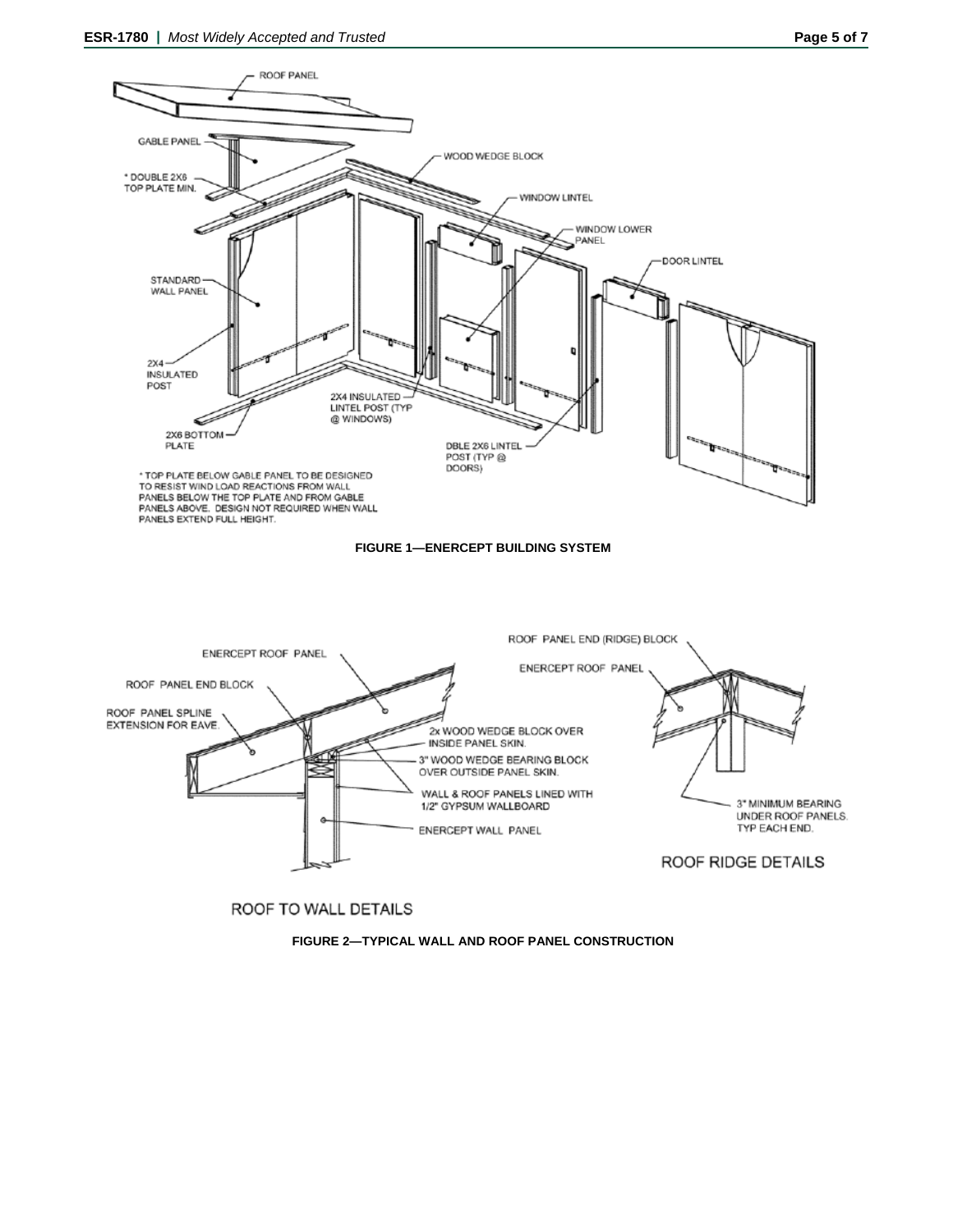

**FIGURE 5—TYPICAL LINTEL INSTALLATION**